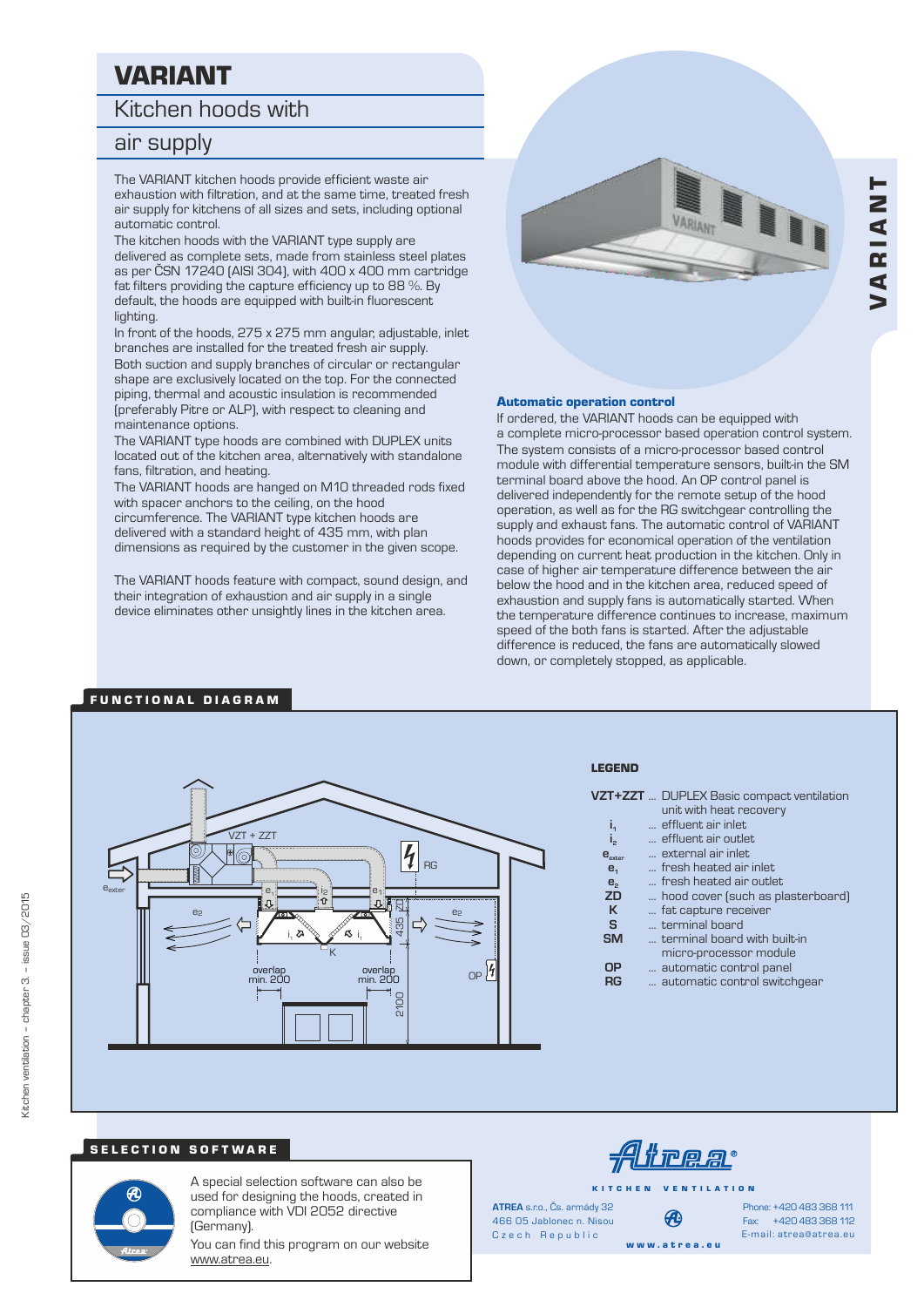# VARIANT-N

## VARIANT-N (WALL MOUNTED) NARIANT-N (WALL MOUNTED)



For hoods with length L > 3 000 mm, 2 pieces of branches  $e_1$  and  $i_2$  are delivered, located in  $1/4$  of the length from edges.

## D I M E N S I O N S

| hood dimensions [mm]    |           |         |      | maximum              | maximum              | maximum                                   | supply/suction                  | <b>Lighting power</b> | <b>Number</b> |
|-------------------------|-----------|---------|------|----------------------|----------------------|-------------------------------------------|---------------------------------|-----------------------|---------------|
| length L                |           | width B |      | number of<br>filters | number of<br>louvres | flow rate<br>$\left[\frac{m^3}{h}\right]$ | maximum pressure<br>$loss$ (Pa) | input                 | of hinges     |
| 1- exhaust<br>1- supply |           |         |      |                      |                      |                                           |                                 |                       |               |
| 1000                    | 1000      | 1250    | 1600 | 2                    | З                    | 1 1 6 0                                   | 70 / 100                        | 2 x 18 W              | 4             |
| 1 200                   | 1000      | 1250    | 1600 | 5                    | 3                    | 1 1 6 0                                   | 72 / 101                        | $2 \times 18$ W       | 4             |
| 1400                    | 1000      | 1250    | 1600 | 3                    | 4                    | 1740                                      | 72 / 102                        | $2 \times 18$ W       | 4             |
| 1600                    | 1000      | 1250    | 1600 | З                    | 5                    | 1740                                      | 77/117                          | 2 x 36W               | 4             |
| 1800                    | 1000      | 1250    | 1600 | 4                    | 5                    | 2 3 2 0                                   | 74 / 121                        | 2 x 36W               | 4             |
| 2000                    | 1000      | 1 250   | 1600 | 4                    | 6                    | 2 3 2 0                                   | 83 / 123                        | 2 x 58 W              | 6             |
| 2 200                   | 1000      | 1 250   | 1600 | 5                    | 7                    | 2900                                      | 72 / 106                        | 2 x 58 W              | 6             |
| 2400                    | 1000      | 1 250   | 1600 | 5                    | $\overline{7}$       | 2900                                      | 72/94                           | 2 x 58 W              | 6             |
| 2600                    | 1000      | 1 250   | 1600 | 6                    | 8                    | 3480                                      | 67 / 101                        | 2 x 58 W              | 6             |
| 2800                    | 1000      | 1250    | 1600 | 6                    | 9                    | 3480                                      | 67 / 91                         | 2 x 58 W              | 6             |
| 2- exhaust              | 2- supply |         |      |                      |                      |                                           |                                 |                       |               |
| 3000                    | 1000      | 1 250   | 1600 | 7                    | 9                    | 4060                                      | 72 / 108                        | 2 pcs 2 x 36 W        | 8             |
| 3 200                   | 1000      | 1 250   | 1600 | 7                    | 10                   | 4060                                      | 77 / 111                        | 2 pcs 2 x 36 W        | 8             |
| 3400                    | 1000      | 1250    | 1600 | 8                    | 11                   | 4640                                      | 71 / 102                        | 2 pcs 2 x 36 W        | 8             |
| 3600                    | 1000      | 1250    | 1600 | 8                    | 11                   | 4640                                      | 72 / 105                        | 2 pcs 2 x 36 W        | 8             |
| 3800                    | 1000      | 1250    | 1600 | 9                    | 12                   | 5 2 2 0                                   | 71 / 107                        | 2 pcs 2 x 58 W        | 8             |
| 4000                    | 1000      | 1250    | 1600 | 9                    | 13                   | 5 2 2 0                                   | 76 / 114                        | 2 pcs 2 x 58 W        | 8             |
| 4 200                   | 1000      | 1 250   | 1600 | 10                   | 13                   | 5800                                      | 72 / 106                        | 2 pcs 2 x 58 W        | 8             |
| 4400                    | 1000      | 1 250   | 1600 | 10                   | 14                   | 5800                                      | 72 / 100                        | 2 pcs 2 x 58 W        | 8             |
| 4600                    | 1000      | 1 250   | 1600 | 11                   | 15                   | 6380                                      | 72 / 100                        | 2 pcs 2 x 58 W        | 8             |
| 4800                    | 1000      | 1 250   | 1600 | 11                   | 15                   | 6380                                      | 72/94                           | 2 pcs 2 x 58 W        | 8             |
| 5000                    | 1000      | 1250    | 1600 | 12                   | 16                   | 6960                                      | 72/90                           | 2 pcs 2 x 58 W        | 8             |

### **IMPORTANT WARNINGS**

– B class gas loads must be lead to stack, no way to the hood

– flue gas crossing, if any, through the hood must be consulted

- delivery of hoods from length L > 3 500 mm is recommended in disassembled state, with respect to their difficult transport and handling

– take care of sufficient overlapping of the hood over the outline of loads

#### SIZE LINE

The hood can be delivered with the following dimensions:

- $-$  length L = 1 000 to 5 000 mm (by 50 mm).
- $-$  width B = 1 000 to 1 600 mm (by 50 mm).

| İ,                           |                | effluent air inlet                                                                                              |
|------------------------------|----------------|-----------------------------------------------------------------------------------------------------------------|
| $I_{\rm p}$                  | $\ddotsc$      | effluent air outlet                                                                                             |
| $\mathbf{e}_1$               | $\ddotsc$      | fresh heated air inlet                                                                                          |
| $e_{2}$                      | $\ddotsc$      | fresh heated air outlet                                                                                         |
| $B \times L$                 |                | width x length of hood                                                                                          |
| $B_1 \times L_1 \dots$       |                | hinges spacing                                                                                                  |
| ZD                           | $\ddotsc$      | hood cover (such as plasterboard)                                                                               |
| ØD <sub>ext</sub>            | $\ddotsc$      | exhaustion ports (circular or<br>rectangular sections)                                                          |
| $\varnothing \Box_{\sf sup}$ | $\ddotsc$      | supply ports (circular or<br>rectangular sections)                                                              |
| ा                            | $\ddotsc$      | fluorescent lighting                                                                                            |
| К                            | $\ddotsc$      | fat capture receiver                                                                                            |
| <b>SM</b>                    | $\mathbb{R}^2$ | terminal board with built-in<br>micro-processor module                                                          |
| BT <sub>1</sub>              |                | automatic control operating<br>temperature sensor (internal)                                                    |
| BT <sub>2</sub>              | $\mathbb{R}^2$ | automatic control operating<br>temperature sensor (area) -<br>located on the side of the hood                   |
|                              |                | the contract of the contract of the contract of the contract of the contract of the contract of the contract of |

hinges layout drawing depending on the hood size, on request

### **WEIGHT**

 $G_{\text{hood}} \cong L \times B \times (25 \text{ to } 32 \text{ kg} / \text{ m}^2 \text{ of plan})$  $G<sub>filter</sub> \cong 1,6$  kg / pc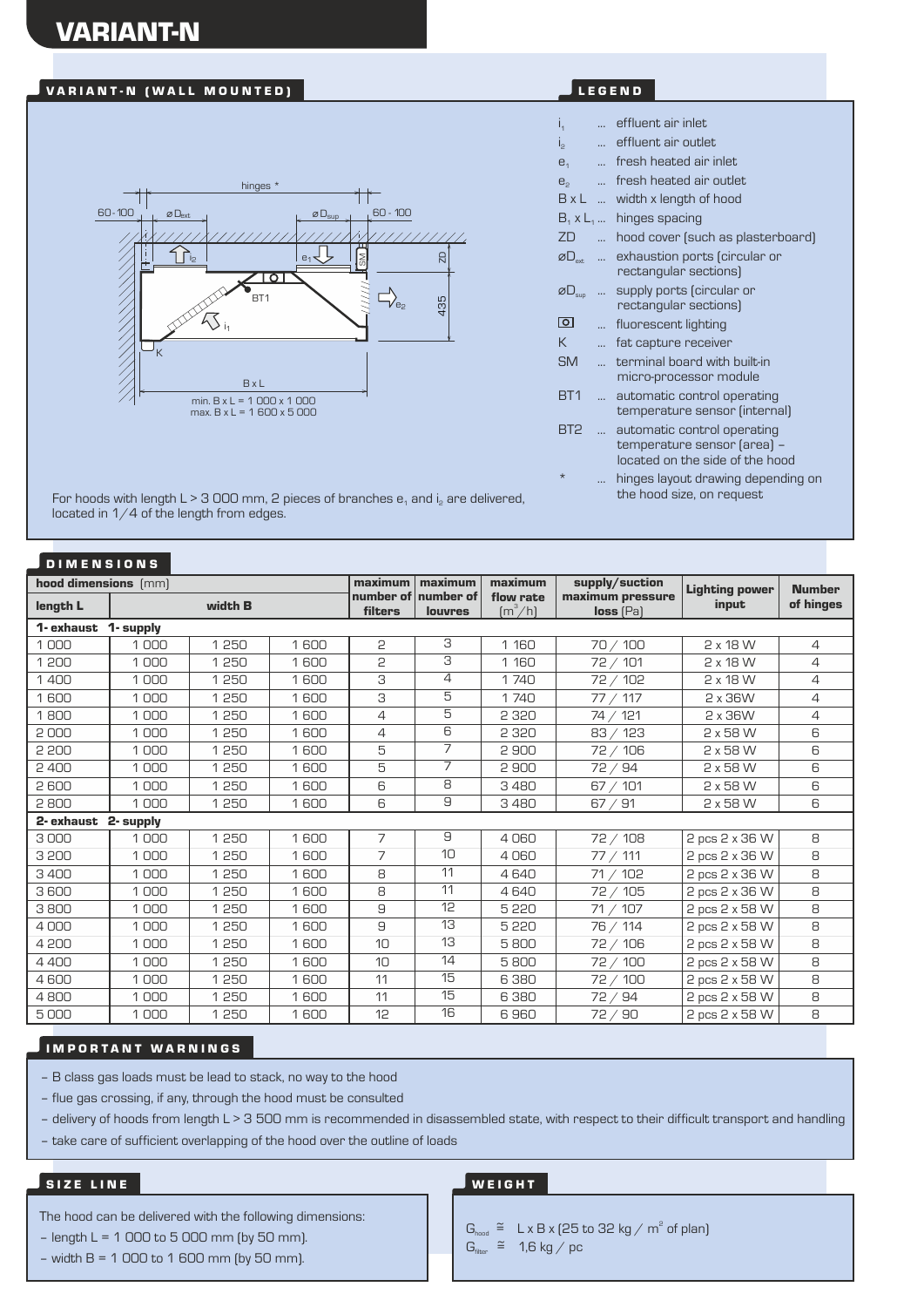# VARIANT-S

#### VARIANT-S (MIDDLE) **A N T A N T A N T A N T A N T A N T A N T A** LEGEND

#### a) type design



#### b) large area hoods

– see a separate catalog sheet g r  $\emptyset$  D<sub>ex</sub>  $\varnothing$  D<sub>ext</sub>  $\varnothing$  D<sub>sup</sub> Л e<sub>1</sub> i2 i2 i2 i2 i2 i2 i2 i2 i2 i $\mathbf{f}$  i2 e1 SM **BT** B<sub>T1</sub>  $\mathcal{R}_{\mathsf{in}}$  $\mathbb{Z}$  $\mathbb{Z}$  $R_{\rm s}$ e<sub>2</sub> B > 2 500

| I <sub>1</sub>                          |                | effluent air inlet                                                                            |
|-----------------------------------------|----------------|-----------------------------------------------------------------------------------------------|
| İ,                                      | $\ddotsc$      | effluent air outlet                                                                           |
| e <sub>1</sub>                          | $\ddotsc$      | fresh heated air inlet                                                                        |
| e <sub>2</sub>                          | $\sim$         | fresh heated air outlet                                                                       |
| $B \times L$                            |                | width x length of hood                                                                        |
| $B_1 \times L_1 \dots$                  |                | hinges spacing                                                                                |
| ZD                                      | $\mathbf{r}$   | hood cover (such as plasterboard)                                                             |
| ØD <sub>avt</sub>                       | $\cdots$       | exhaustion ports (circular or<br>rectangular sections)                                        |
| $\varnothing \mathsf{L}_{\mathsf{sup}}$ | $\ddotsc$      | supply ports (circular or<br>rectangular sections)                                            |
| ा                                       | $\ddotsc$      | fluorescent lighting                                                                          |
| К                                       | $\ddotsc$      | fat capture receiver                                                                          |
| <b>SM</b>                               | $\mathbb{R}^2$ | terminal board with built-in<br>micro-processor module                                        |
| BT <sub>1</sub>                         |                | automatic control operating<br>temperature sensor (internal)                                  |
| BT <sub>2</sub>                         | $\sim$         | automatic control operating<br>temperature sensor (area) -<br>located on the side of the hood |
| $\star$                                 |                | hinges layout drawing depending on<br>the hood size, on request                               |
|                                         |                |                                                                                               |

#### D I M E N S I O N S

| hood dimensions (mm) |      |      |         |      | maximum        | maximum                               | maximum                                   | supply/suction                  | <b>Lighting power</b> | <b>Number</b>   |
|----------------------|------|------|---------|------|----------------|---------------------------------------|-------------------------------------------|---------------------------------|-----------------------|-----------------|
| length L             |      |      | width B |      | filters        | number of number of<br><b>louvres</b> | flow rate<br>$\left[\frac{m^3}{h}\right]$ | maximum pressure<br>$loss$ (Pa) | input                 | of hinges       |
| 1- exhaust 2- supply |      |      |         |      |                |                                       |                                           |                                 |                       |                 |
| 1000                 | 1800 | 1950 | 2 2 5 0 | 2500 | $\overline{4}$ | 6                                     | 2 3 2 0                                   | 70 / 100                        | 2 pcs 2 x 18 W        | 6               |
| 1 200                | 1800 | 1950 | 2 2 5 0 | 2500 | $\overline{4}$ | 6                                     | 2 3 2 0                                   | 72 / 101                        | 2 pcs 2 x 18 W        | 6               |
| 1400                 | 1800 | 1950 | 2 2 5 0 | 2500 | 6              | 8                                     | 3480                                      | 72 / 102                        | 2 pcs 2 x 18 W        | 6               |
| 1600                 | 1800 | 1950 | 2 2 5 0 | 2500 | 6              | 10                                    | 3480                                      | 76 / 114                        | 2 pcs 2 x 36 W        | 6               |
| 1800                 | 1800 | 1950 | 2 2 5 0 | 2500 | 8              | 10                                    | 4640                                      | 70 / 109                        | 2 pcs 2 x 36 W        | 6               |
| 2000                 | 1800 | 1950 | 2 2 5 0 | 2500 | 8              | 12                                    | 4640                                      | 83 / 123                        | 2 pcs 2 x 58 W        | 8               |
| 2 200                | 1800 | 1950 | 2 2 5 0 | 2500 | 10             | 14                                    | 5800                                      | 72 / 106                        | 2 pcs 2 x 58 W        | 8               |
| 2400                 | 1800 | 1950 | 2 2 5 0 | 2500 | 10             | 14                                    | 5800                                      | 77 / 106                        | 2 pcs 2 x 58 W        | 8               |
| 2600                 | 1800 | 1950 | 2 2 5 0 | 2500 | 12             | 16                                    | 6960                                      | 70 / 109                        | 2 pcs 2 x 58 W        | 8               |
| 2800                 | 1800 | 1950 | 2 2 5 0 | 2500 | 12             | 18                                    | 6960                                      | 70/98                           | 2 pcs 2 x 58 W        | 8               |
| 2- exhaust 4- supply |      |      |         |      |                |                                       |                                           |                                 |                       |                 |
| 3000                 | 1800 | 1950 | 2 2 5 0 | 2500 | 14             | 18                                    | 8 120                                     | 70 / 104                        | 4 pcs 2 x 36 W        | 10              |
| 3 200                | 1800 | 1950 | 2 2 5 0 | 2500 | 14             | 20                                    | 8 1 2 0                                   | 75 / 106                        | 4 pcs 2 x 36 W        | 10              |
| 3400                 | 1800 | 1950 | 2 2 5 0 | 2500 | 16             | 55                                    | 9280                                      | 70 / 100                        | 4 pcs 2 x 36 W        | 10              |
| 3600                 | 1800 | 1950 | 2 2 5 0 | 2500 | 16             | 55                                    | 9280                                      | 74 / 110                        | 4 pcs 2 x 36 W        | 10              |
| 3800                 | 1800 | 1950 | 2 2 5 0 | 2500 | 18             | 24                                    | 10 440                                    | 70 / 104                        | 4 pcs 2 x 36 W        | 10              |
| 4000                 | 1800 | 1950 | 2 2 5 0 | 2500 | 18             | 26                                    | 10 440                                    | 75 / 109                        | 4 pcs 2 x 58 W        | 10              |
| 4 200                | 1800 | 1950 | 2 2 5 0 | 2500 | 20             | 26                                    | 11 600                                    | 73 / 110                        | 4 pcs 2 x 58 W        | 10              |
| 4400                 | 1800 | 1950 | 2 2 5 0 | 2500 | 20             | 28                                    | 11 600                                    | 73 / 103                        | 4 pcs 2 x 58 W        | 10              |
| 4600                 | 1800 | 1950 | 2 2 5 0 | 2500 | 55             | 30                                    | 12 760                                    | 70 / 106                        | 4 pcs 2 x 58 W        | 10 <sup>1</sup> |
| 4800                 | 1800 | 1950 | 2 2 5 0 | 2500 | 55             | 30                                    | 12 760                                    | 72 / 104                        | 4 pcs 2 x 58 W        | 10              |
| 5000                 | 1800 | 1950 | 2 2 5 0 | 2500 | 24             | 32                                    | 13920                                     | 71 / 104                        | 4 pcs 2 x 58 W        | 10              |

e2

#### **IMPORTANT WARNINGS**

– B class gas loads must be lead to stack, no way to the hood

– flue gas crossing, if any, through the hood must be consulted

– delivery of hoods from length L > 3,500 mm or B > 2,000 mm width is recommended in disassembled state, with respect to their difficult transport and handling

– take care of sufficient overlapping of the hood over the outline of loads

#### SIZE LINE

The hood can be delivered with the following dimensions:

- $-$  length L = 1 000 to 5 000 mm (by 50 mm).
- $-$  width B = 1 800 to 2 500 mm (by 50 mm).

#### **WEIGHT**

- $G_{\text{hood}} \cong L \times B \times (25 \text{ to } 32 \text{ kg} / \text{ m}^2 \text{ of plan})$  $G<sub>filter</sub> \cong 1,6$  kg / pc
	-